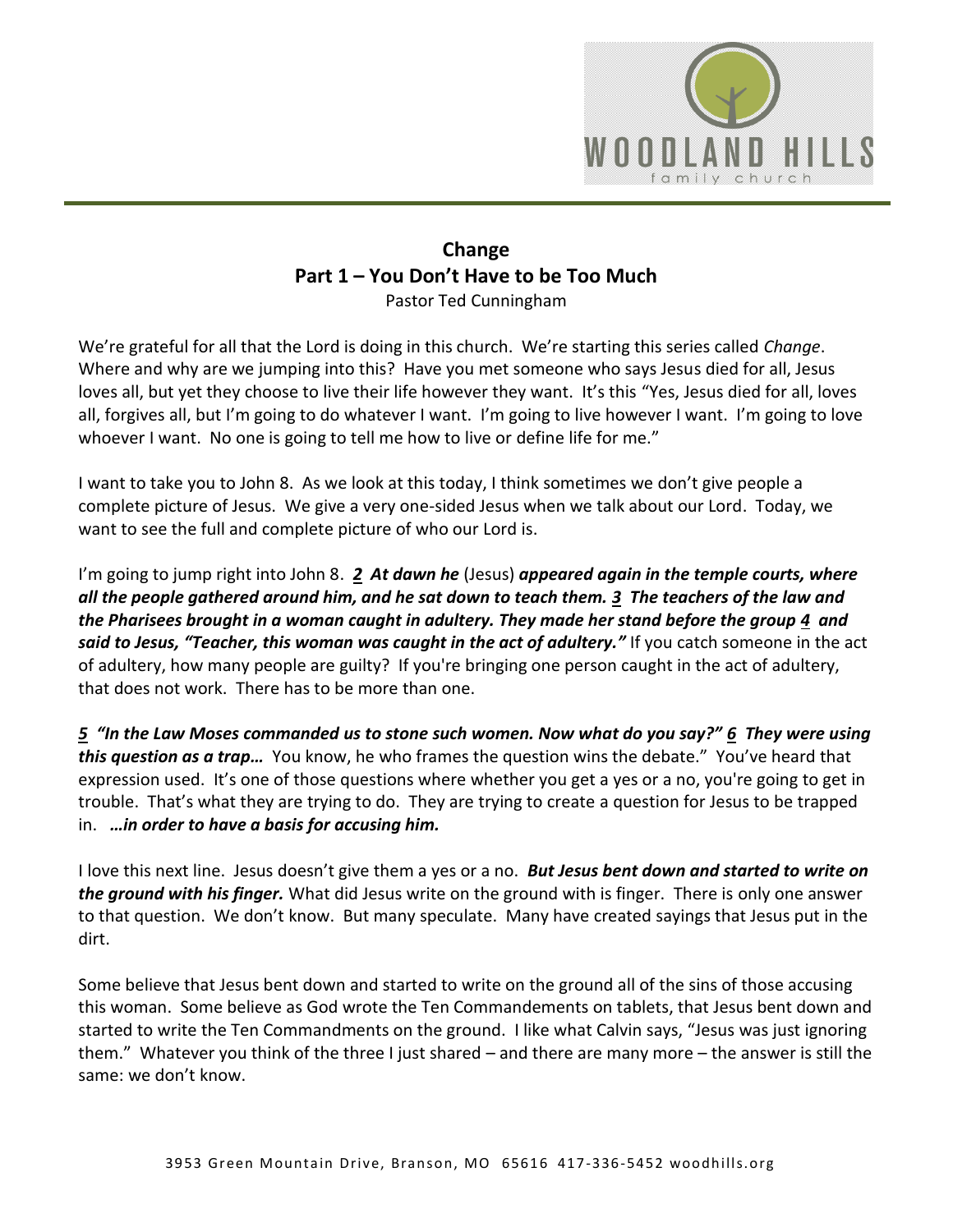*[7](https://www.studylight.org/desk/?q=joh%208:7&t1=en_niv&sr=1) When they kept on questioning him, he straightened up and said to them, "Let any one of you who is without sin be the first to throw a stone at her."* So, picture them standing there with their stones, ready to go and put this woman to death. *[8](https://www.studylight.org/desk/?q=joh%208:8&t1=en_niv&sr=1) Again he stooped down and wrote on the ground.* 

*[9](https://www.studylight.org/desk/?q=joh%208:9&t1=en_niv&sr=1) At this, those who heard began to go away one at a time…* If you are one to read through the Bible every year, I just want to encourage you. This is one of those stories and one of those teachings of Jesus that sometimes we can go too fast through and we can miss some key observations. One of my favorite observations in this text is right here. They heard, they began to go away one at a time, and look what it says. …*the older ones first…*

The older ones dropped their rocks first. Now this is not a guarantee, but it is a tendency. Senior adults tend to have more self-awareness than younger people. Senior adults tend to know, "Okay, I have my own sins to deal with and I'm tired and I don't have time to do this." …*the older ones first…* I just think this in an observation that we can make. In our youth, we tend to hold onto things longer. We tend to fight for things longer. The older we get… again, maturity and old age are not synonymous. Maturity is not guaranteed just because a person has gray hair, but, typically, as a person grows in age and as they grow in the Lord, they are going to have more self-awareness. In this scene, they were the first ones to leave. *…until only Jesus was left, with the woman still standing there. [10](https://www.studylight.org/desk/?q=joh%208:10&t1=en_niv&sr=1) Jesus straightened up and asked her, "Woman, where are they?* Where are the ones who accuse you? *Has no one condemned you?"*

Verse 11 is the heart behind this whole series. *[11](https://www.studylight.org/desk/?q=joh%208:11&t1=en_niv&sr=1) "No one, sir," she said.* She said, "There is no one left to accuse me." And then you get a complete picture of life in Christ in this verse. Jesus says to her, *"Then neither do I condemn you…"* Follower of Jesus, we believe there is no condemnation for those who are in Christ Jesus. And all God's people said… Amen.

That's where a lot of people like to end the story. Do you know what this is? This is the pardon. But what I see today, and I hear from folks, "I want the pardon, I don't want the change. I want to be forgiven, but now what are you going to be asking of me."

 *Jesus declared. "Go now and leave your life of sin."* In our culture today, we don't like this "go leave your life of sin." "I just want the pardon. Then I'm going to live however I want." It's an incomplete picture of our faith in Christ if we take the first part without the second part. In theological terms, we would say, "Justification means to be declared righteous." And you receive justification by placing faith in Jesus. Your salvation comes to you not because of changed behavior, but because of what Jesus did for you. Sanctification is "Now go and leave your life of sin." Go and leave here a changed person. None of us in here should ever encounter Jesus and leave unchanged. It should change how we think. It should change what we do. It should change how we treat people.

I've been caught up in these conversations lately with folks that want Christians, the church to accept their lifestyle. I see it on social media and I see on blogs. "Jesus loves me, Jesus died for me and he receives me. When is the church going to understand that message?" I don't go back at them, but I'm thinking, *you're only getting half of it. Yes, Jesus loves you, yes Jesus died for you, yes you can have your sins completely and totally forgiven and once you do that, the motivation out of that should be to go and*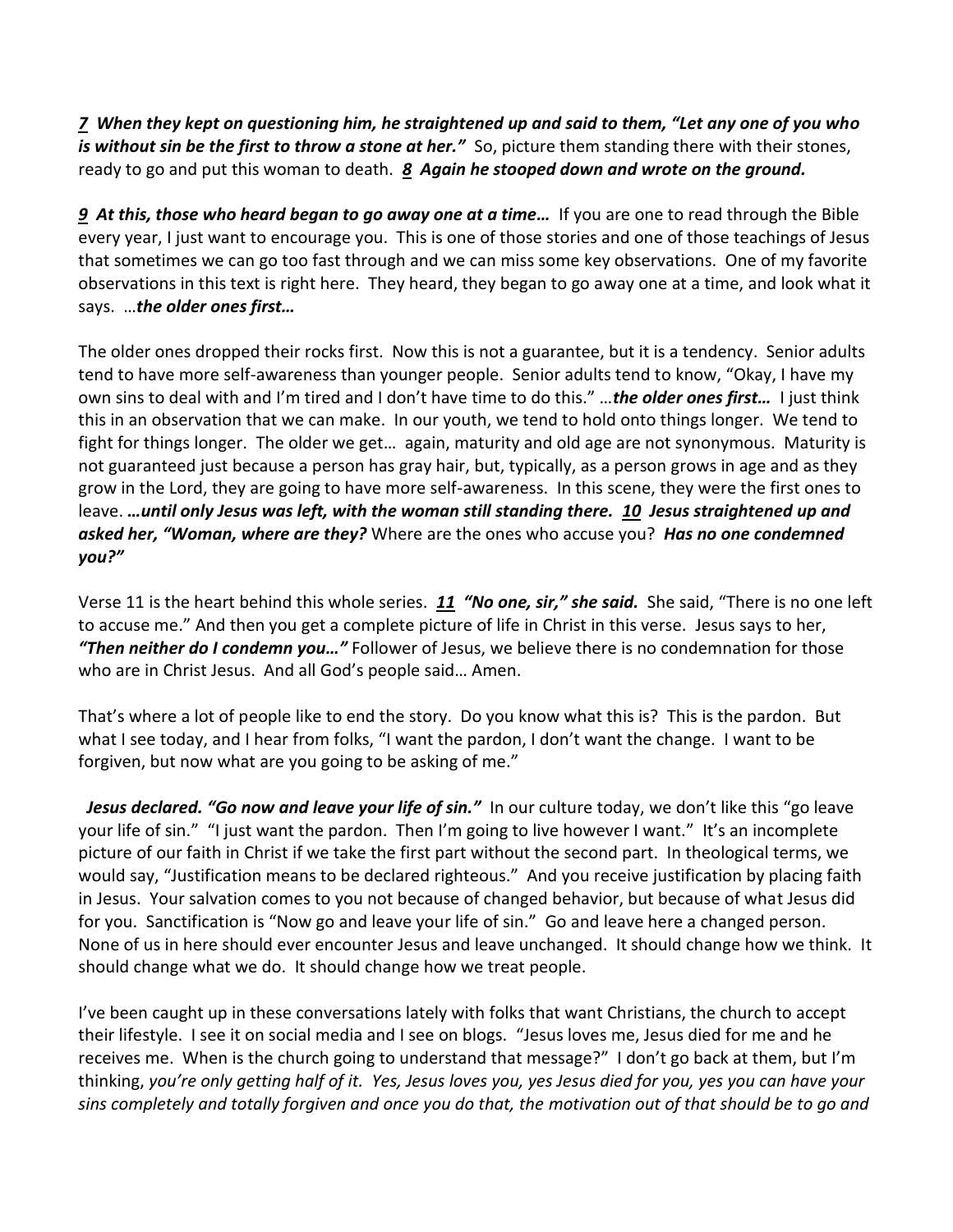*leave your life of sin.* I'm going to change. I'm motivated by this. I'm not changing my life to receive salvation, I'm changing my life as an overflow. I'm allowing Jesus to change my life as an overflow of the forgiveness he has given me.

We end up at a place in the church where people are like, "Will you receive me? Will you love me? Will you love me like Jesus loves me?" I always know that's kind of a trap question. When I'm asked that question, I just bend down and start writing on the ground with my hand. Wouldn't that be a great way to start responding to every critic that comes up to you at church? If you see me out in the lobby bent down, writing on the ground…

It's fascinating to me though what we're looking for. I go back to this old, old, old definition that I heard Charles Stanley say years and years ago. He said, "A true friend accepts you for who you are but loves you too much to see you stay that way." Go and leave your life of sin.

**Many today want a Jesus who loves us but doesn't change us**. We want the love. We need the love. In a world full of Nike issues… You know I wasn't going to let that go this morning. You knew as soon as you heard it that you would hear about it on Sunday. Do you know who hope is here today? I hope all of those who went and bought Nike this week are here. I hope all of you who burned Nike are here. We're going to work through it because Jesus loves all; he died for all. His pardon is available for you, but here at the church, we also talk about the Jesus who changes us and that's why we're doing this series.

Let's talk about that person who is too much. I can be too much. Can anybody else here be too much? My personality can be to much. My passions can become too much. Have you ever met someone that they want their passion to become your passion and it's a little too much? My projects can become too much. My social media can become too much. The points that I try to make sometimes can become too much. Andy Stanley said it this week. "Don't be content with making a point; make a difference."

I understand I become too much. Let me show you a place where I am too much. If you've ever been to a Lego store, at the back of every Lego Store, they have a wall called Pick & Build. On this wall, you have all these containers filled with all different shapes and sizes of Legos. You walk over there and grab this smaller container and they allow you to fill it for \$13.99. Filling this container of Legos could be the most stressful thing I've ever done in my life because I want as much as I can get. I would prefer that they charge be by the ounce. I wouldn't be as stressed. But, when we're talking volume and making sure I get the most, it's a very, very stressful time. I'm not the only dad in there that is stressed.

I go over there, and I watch people make this fatal mistake. They start with these massive pieces and I'm like, "NO!" You've got this little area down at the bottom of the container. I don't know if you can see it, but it goes in about an inch and there is all this space to fill in. You have to start with these small, little lights and sirens pieces. So, you stand over there and you're just sprinkling those in until they fill up the bottom. I watch grandparents come to get some for their grandkids. They will fill the container only ¾ of the way full and walk up to the counter. I'm like, "NO! what are you doing? Fill it all the way up and don't leave any space in there."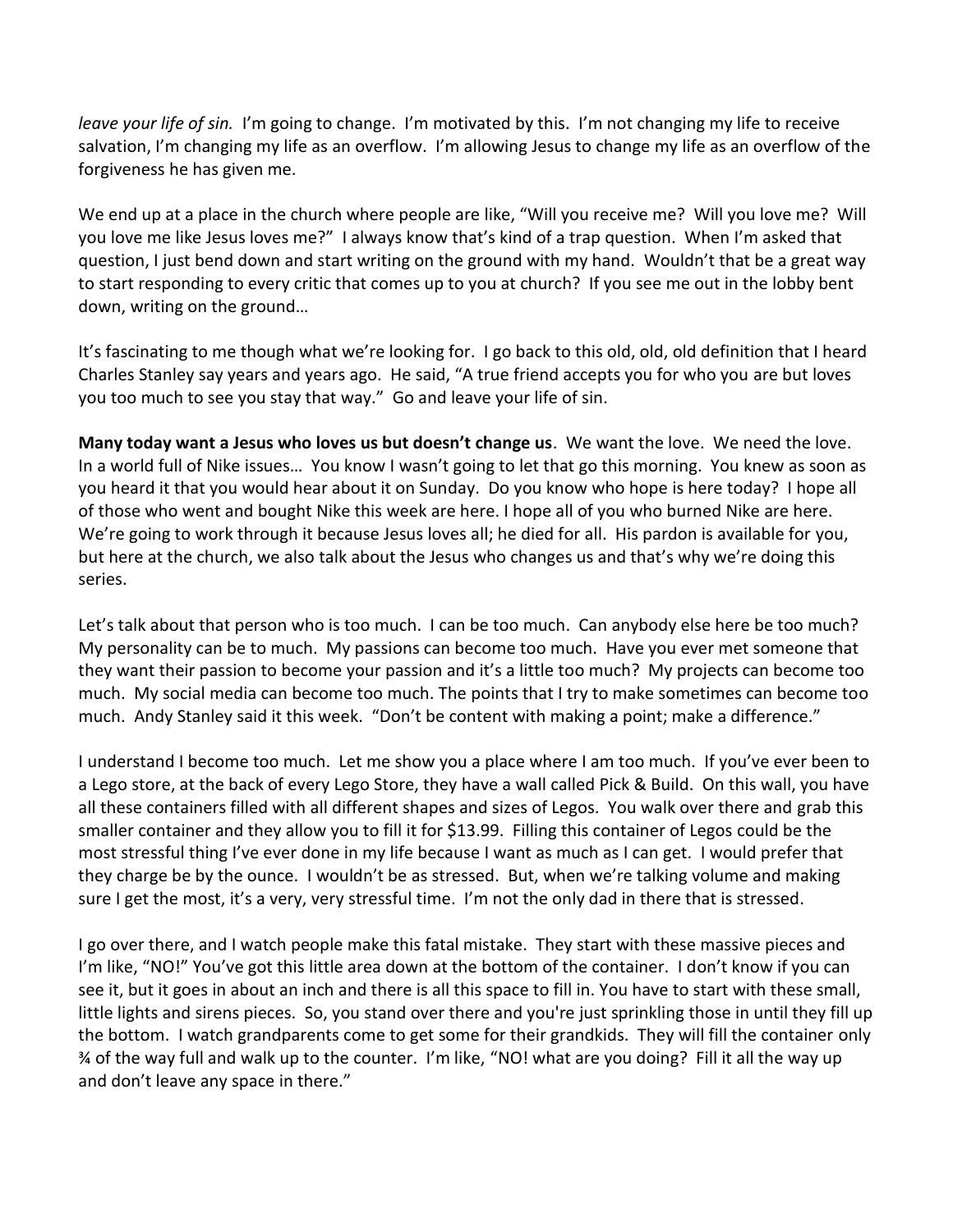So, you fill up all this space and then you start going for the bigger stuff, but you don't fill it all the way to the top with the big stuff. No. You do a little of the big stuff and then you go back to the little stuff and get the little stuff in there. You have to fill up those cracks and fill up all the little tiny spaces. Carson will come over and want to help sometimes and I'm like, "Get away! I'm doing this for you!"

Then what do you do? You pound the container on the counter to settle them pieces in to make more room. Then you go back and get the big pieces. Just stick with me here for little bit; this illustration will stick with you, I promise. You're starting to grab different shapes and then you go back to the little pieces… You fill the container up.

Now you have an issue. You've got this lid and it's got a little space right in the top. It takes four 4x4s put together; they fit in there perfectly. But you still have some space around there, so you've got to come in there one at a time and put these little tiny things in to fill in the sides. But, now the problem is you've got to be able to shut this thing. Then you go over and get another couple of big pieces. This is way more information… We're going to be praying in a couple of seconds, so I want to make sure. You put the bigger pieces over the 4x4s to trap all the pieces in. I'm awesome. I am pretty much a professional at filling these up.

And then you walk up… It's kind of embarrassing when you walk to the counter and the young guy at the counters is like, "Oh my golly, what this guy did for forty-five cents." I'm trying to hold the lid on and I'm totally stressed. I go, "Can you get some tape on it?" I sit there and hold it while he grabs the tape. He starts putting tape on it to hold it down. If a piece falls out, I'm like, "I want that in the bag!" I get really passionate. He tapes it up and he puts it in a bag.

For some of you right now, it's that idea that we want all of the love that we can get from Jesus, but we don't want to change life. This how we approach our faith, which, in turn, is how we approach all of our relationships. "I want as much as I possibly can get, but when it comes to me giving something, that may be another story. I am frantic, I am stressed when it comes to taking all I can get, but what about when it comes to giving what I should be giving and pouring into other people."

The scripture puts it this way with my obsessive/compulsiveness. *Seldom set foot in your neighbor's house* (the Lego Store) *—too much of you, and they* (the cashiers) *will hate you.* -Proverbs 25:17

I'm not kidding you. Carson looks at me sometimes like, *Dad, I appreciated it, but it's a little much right here. You need to back it down a notch.* 

*Seldom set foot in your neighbor's house—too much of you…* Too much of your personality, too much of your passions, pet peeves, points, social media footprint, whatever it is. You're a loving person, you're a kind person; you would consider yourself a generous and giving person, but there are times all of us are just too much.

Today, I want to break down why we're too much and why it is changing our relationships, hurting our relationships, and what we can do about it.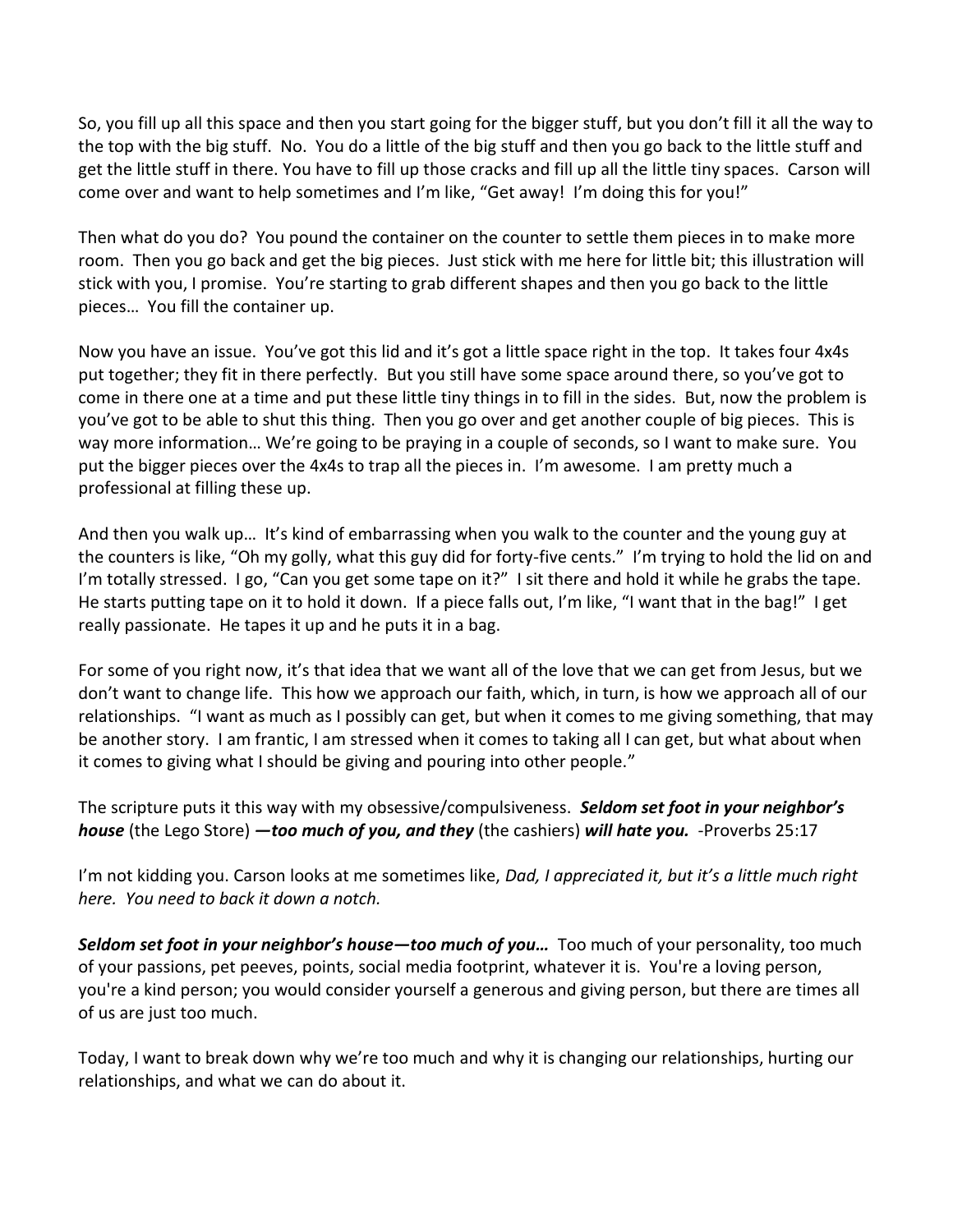**Our relationships suffer when we want much but give little**. For some of you, that's the struggle right now in your family, in your marriage, in your church, in your friendships, at work. You want much. You have a list a mile long of things you should be getting and you're getting as much out of it as you possibly can, but you're not giving as much, and the relationship is strained. There is another part of this; that's not the only reason why.

**Our relationships also suffer when we give much and receive little.** We give much to the point of being too much. We give much, we expect much in return, and we receive little. In this situation, we forget who the true and only source of life is. We forget that he pardons us, he loves us, he forgives us, he fills us, so that we can pour into other people.

If I can take you now to Luke 6. We were just in John 8, let's go to Luke 6 where Jesus is going to explain this great relationship principle that should carry with us throughout all our relationships: our friendships, our marriage, our family, here in the church, in the community, at work. How you should treat people you don't agree with. I said it this week and I'll say it again. You can be passionately patriotic without being a hateful person. You can love your country without being a hateful person. You can disagree passionately with someone else… Dare I call them your enemy. And you can disagree with them without hating them. How do we do that? Jesus said to love your enemies. We're kind of taking that today and interpreting it to mean to go after them with everything we've got.

This is what Jesus teaches in Luke 6. *[37](https://www.studylight.org/desk/?q=lu%206:37&t1=en_niv&sr=1) "Do not judge, and you will not be judged."* Do you see the "whole reap what you sow" principle coming out of this text? "*Do not condemn, and you will not be condemned. Forgive, and you will be forgiven."* Forgive others as Christ has forgiven you. God is love. We love for into each other as he first loved us. So, he is the source and he pours into us. *[38](https://www.studylight.org/desk/?q=lu%206:38&t1=en_niv&sr=1) "Give, and it will be given to you."* Many believe this was put into the Bible to help televangelists raise money for their ministries. Not true. It's not a fund-raising verse. It's a relationship verse. It's Jesus teaching us how it works. To the person who has wronged you, don't condemn them. To the person who attacks you, don't judge them. To the person who has hurt you in a relationship, forgive them, don't hate them. Give to them liberally.

And if I can give you another illustration, I love this from the text. Jesus doesn't go to the Lego Store and do the hoarding and taking like I just did. Jesus goes to the grain markets of that day and he's going to talk about a good merchant, how a good merchant does business with grain in that day. Here's what we should be doing in our relationships and in our relationship with the Lord now pouring into other people as well.

 *A good measure, pressed down, shaken together and running over, will be poured into your lap.* So, I'm going to move from Legos over to the grain markets of that day. Today, I'm going to be selling organic brown long grain rice. Amy's always sneaking the good stuff into our home. She's still sneaking spinach into brownies and cucumbers into deserts. Let's walk through it. A good measure. I'm going to just say this is a good measure. Then what does it say? Pressed down. They what does it say? Shaken together. Then what does it say? And running over.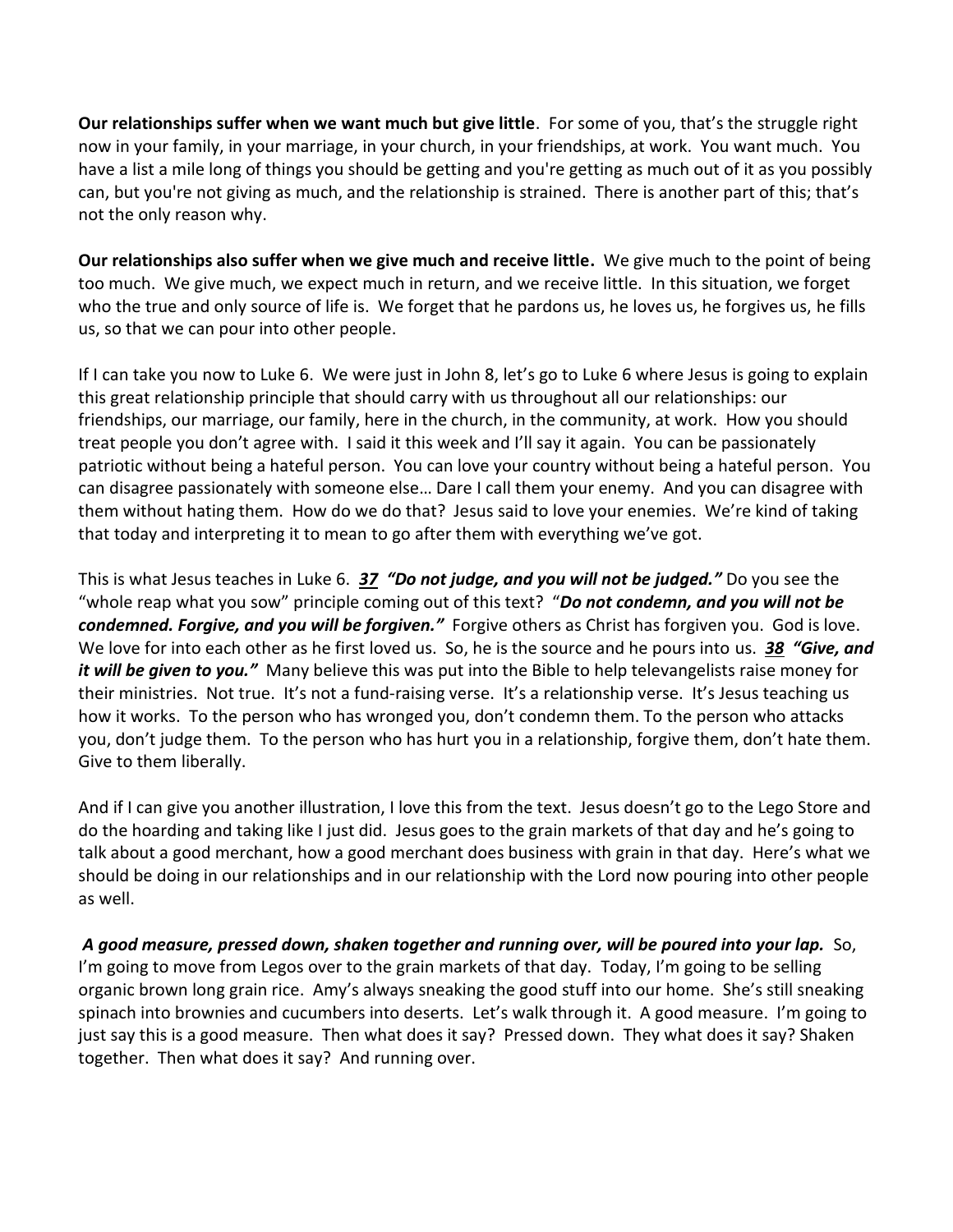What they would do in that day is you'd have your robe on and the merchant would pour out whatever grain you were buying, and you would just pick up the bottom of your robe and hold it up and they would pour it in. Then you would turn it into a little pocket and tuck it up under your belt. This is how you and I are to be treating one another. The idea here is your heavenly Father is generous to you. He's gracious to you.

If you had a rough day yesterday, or maybe a rough week, would you raise your hand? The scripture says his mercies are new every morning. It is heaped onto you. This is why we now go into relationships. We don't judge others because there is no condemnation for those who are in Christ. This free gift has been poured onto us and now we get to go and liberally pour onto others. But, what do we do in our relationships? "You burn me, and I'm supposed to be nice?" The Bible says turn the other cheek and the Bible says love your enemy. We like to sprinkle this stuff around. We like to say, "Oh, I can't believe you said or did that and I'm going to come at you." That's not at all how you and I… In our relationships, we love to take as much as we can get, but what about the pouring into others part? What about that part?

*"For with the measure you use, it will be measured to you."* Are you blessed for being a generous and giving person? Absolutely. Does it mean you're going to receive more because of it? No. Why? Because you are already abundantly blessed by your savior. He has poured into you. The very breath you're taking right now comes from your Lord. He is the grace and the mercy, the forgiveness of your sins. This is not earned by how your treat other people, but how you treat other people is the overflow of all that's been heaped on you. So, stop looking at your relationships like you have to get as much out of them as you possibly can, and start thinking about how much can you pour into your wife? How much can you pour into your children? How much can you pour into your church? We should have an attitude of pouring not of getting as much as we can get.

"I want a Jesus who died for me, loves me, and loves me unconditionally, but then he says go and sin no more. I'm going to stay in my life of sin." Then you've missed the whole point. We are a freed people, we're a forgiven people. We heap into the laps of other people because it has been poured out so abundantly on us.

**One reason**… Not the only reason, but **one reason your friendships struggle is because you expect more than you pour in.** One of the reasons you are what we call an extra grace required person… I know there are plenty of times I'm an extra grace required person. It's because you're just too much. You expect too much. You're a Lego hoarder, not a grain pourer. You're a "get as much as I can get…" "I need your time. I need your attention. I need your resources."

This is why I just want to help you. This is from the heart of a pastor who loves you. When you don't know how to end a text message thread, you're being too much. I can be too much, I know it. Some of you still don't know what the thumbs up emoji means. When you friends send you that, it means "Good, we're done." Then you go into a long thing. Now they don't even bother to get the emoji. You can hit the like or ha-ha button on that particular tweet and you get another thumbs up and you go back into it. You're just too much.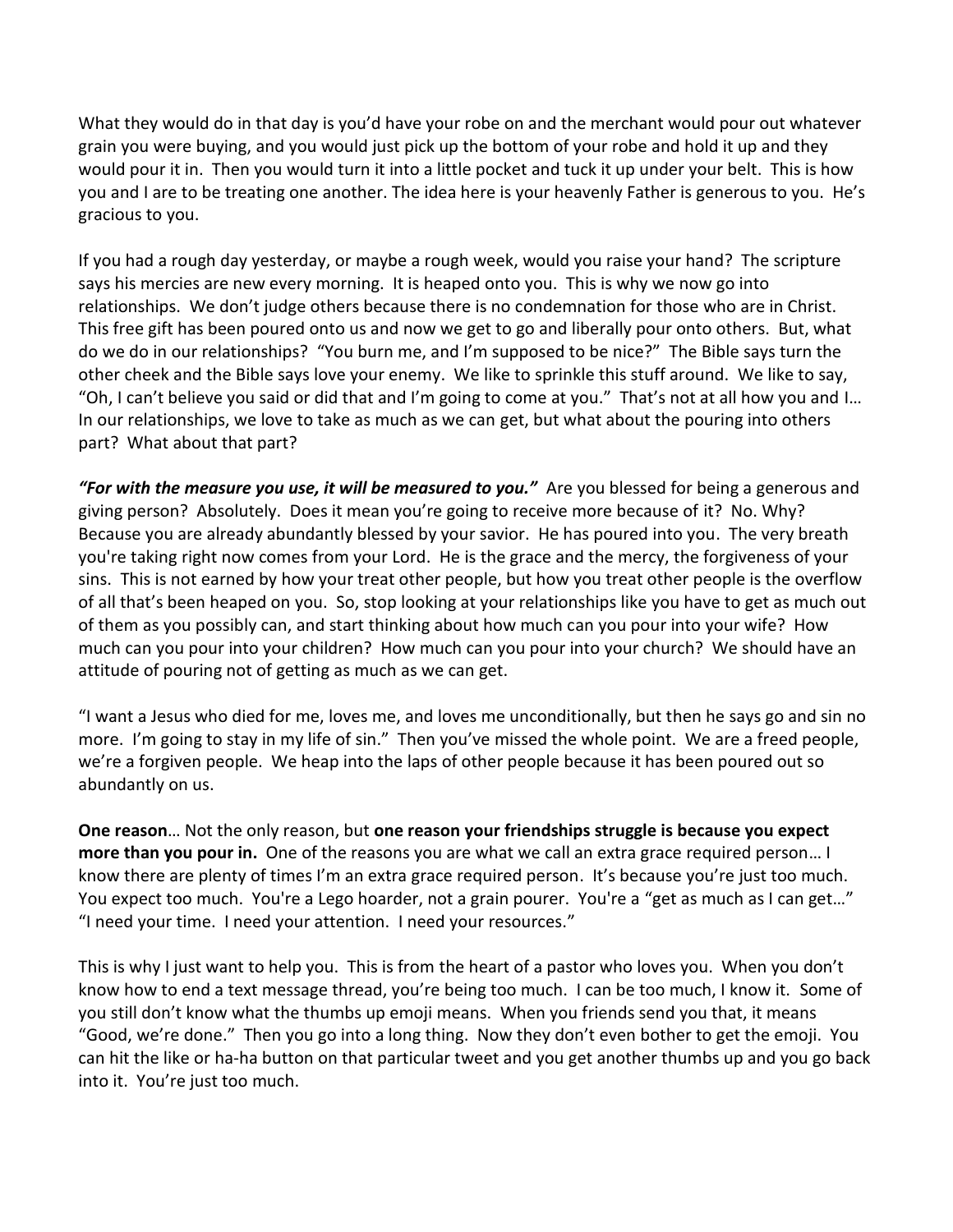If I can just talk to the teenagers a little bit this morning. You know what I'm talking about. You've got people in your life right now that take as much as they can from you. They get as much as they can from you. Every time the phone rings and you see it, you know the person and you're kind of going *I don't think I want to answer that because they never call to check on me; they're calling just to see what they can get from me.* 

We're talking today about those who are too much and then how we can deal with those who are too much. Can I just say this? I see this. This comes from my wheelhouse. **One reason your marriage is drifting, one of the reasons your marriage is struggling is because you expect more from your spouse than you currently pour in.** You are "give me as much time and attention and love as possible." It wasn't a problem early in the relationship. You were heaping it onto each other, but now it's like "What can I get and I'm going to get and then I'll give back. We'll pour into each other," and you have forgotten who the true and only source of life is. The worst marriage on the planet are two Lego people together taking as much as they can. The best marriage on the planet are two people that are heaping the good measure into one another's lap.

We had a moment on Friday. Our whole family got on a plane to Miami. It was a 5:30 am flight. We got on this flight and there was a senior couple in front of us. They were just, from the gate to the seat, grumpy people. They were not happy. I'm going to give them a little bit because it was 5:30 am. We all need a little bit of extra grace at 5:30 am. We're tired and I'm sure they walked a lot to get there. But it was one of these where when they sat down in the seat, they let out this big sigh. She says this, and I thought it was precious: "I'm having a hard time breathing this morning." Now, as a husband, how would you respond to that? "Are you okay?" I think would be one proper response. "Would you like me to turn the vent on? I could help you with that?" No, that's not what he did. She said, "I'm having a hard time breathing today," to which he responds with, "Well, that explains your attitude." To which I did a spit take. It could be one of the best marriage conflict exchanges I've ever seen. "You've been a pain in the butt all morning and I now realize it's a health condition."

I don't want this to be my family. I don't want the container of Legos to be my family. I want the good measure, as Jesus is teaching us, to be my family. I don't want to be the husband or the dad… And I don't want to raise children that are constantly worried about what they can get, what the family will provide for them, and it's just on them to get as much as they can and walk away hoarding it. Instead I want our family to be like the good measure.

Every now and then our marriage is like this; one is the Legos and one is the good measure. I'll leave you to figure out who is who in this picture. I'm the measure. Are you that spouse that when your spouse is the Legos, you're like "You know what, because you're not my source of life, I'm going to heap the good measure onto your lap. I'm not going to judge. I'm not going to condemn. I'm going to forgive freely."

For some of you right now, in your friendships and your marriage, the problem is a source problem, not a spouse problem and not a friend problem.

**One reason Woodland Hills Family Church may not be working for you is because you expect more from us than you pour in**. You expect more from this church and actually you refuse to pour in. I get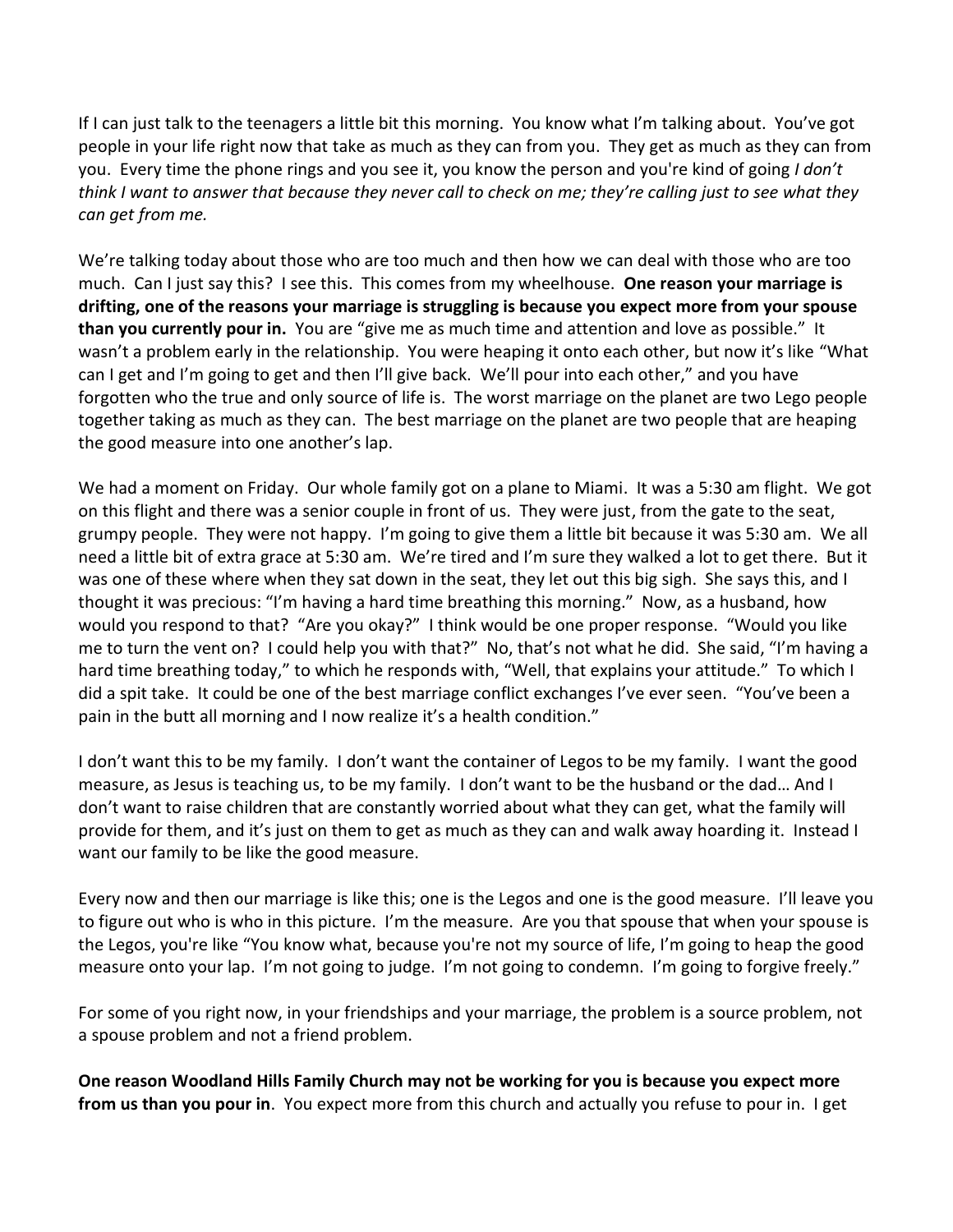the comments and criticisms all the time of how our church is not measuring up and it is so hard for me. Some of you are new to our church and I get the emails and the messages online where you're saying this happened or that happened. I just want to encourage you. At some point… I'm required by the love of Jesus to continue to heap onto your lap the generosity he has heaped onto me, but at some point, I'm going to snap and I'm going to say, "It's time for you to start pouring in."

I know there are some of you that are here… I want to make this very clear. Woodland Hills right now is a place for you to rest. It's a place for you to heal. You came from a church that wanted much from you and they didn't want a whole lot for you. You kind of got that feeling and it burned you out.

We have many pastors in our congregation that have come from different parts of the country to just find time to heal here. They'll come to me because they know, they've preached this point as well. They're like, "Is it okay?" You kind of get that "How long am I able to rest without plugging in?" We want you to know that we hope we will always be that church where you experience the good measure from us. I'm just going to encourage you. Don't make that your new normal. If that becomes your new normal, then you're like the Legos. Let the Lord use this church and this body and the family here to pour into you so that you can be refreshed, refueled, replenished, not for the purpose of hoarding it all for yourself, but for the purpose of pouring it into others.

**What if you pour more in than you receive**? I'll take you to this passage in Proverbs 11 where we want to be known as a people… If we are redeemed and the Lord has generously poured out onto us his love and his grace and his mercy and we have freedom and we've received the pardon as the woman caught in adultery had received… If we have received that, may the overflow of our lives be pouring into people everything we have received from the Lord. May we be known as a refreshing people, not an exhausting people. The scripture says, *[24](https://www.studylight.org/desk/?q=pr%2011:24&t1=en_niv&sr=1) One person gives freely, yet gains even more; another withholds unduly, but comes to poverty. [25](https://www.studylight.org/desk/?q=pr%2011:25&t1=en_niv&sr=1) A generous person will prosper; whoever refreshes others will be refreshed.* Stop looking for just your relationships to pour into you. Understand with your heavenly Father, you have unlimited free refills. He pours into you, on top of you, through you so that you can pour into the lives of others.

I hope to see it this week. Maybe at lunch today, you'll sit around… Teenagers, lead out with this. Will you find a way in your family… Don't be the Lego teenager. Don't be the one who sees what they can suck out of the family and get everything they can from the family. Be one that participates in the family by pouring into the laps of each family member. If you want to take a huge step up in maturity… Even young adults if you're going out to lunch with your parents today. Just ask them, "What can I do this week that would refresh you?" I'm not saying you exhaust your parents, but maybe you do. You take the step up in maturity.

Can I just encourage you to go into work this week and maybe sit down with your boss, "I know I exhaust you. I know I wear you out. I know when we have meetings and my opinion and your opinion… And we rarely get along in our opinions and I am constantly sucking the life out of you. I get that. What could I do this week to be a refreshing employee?